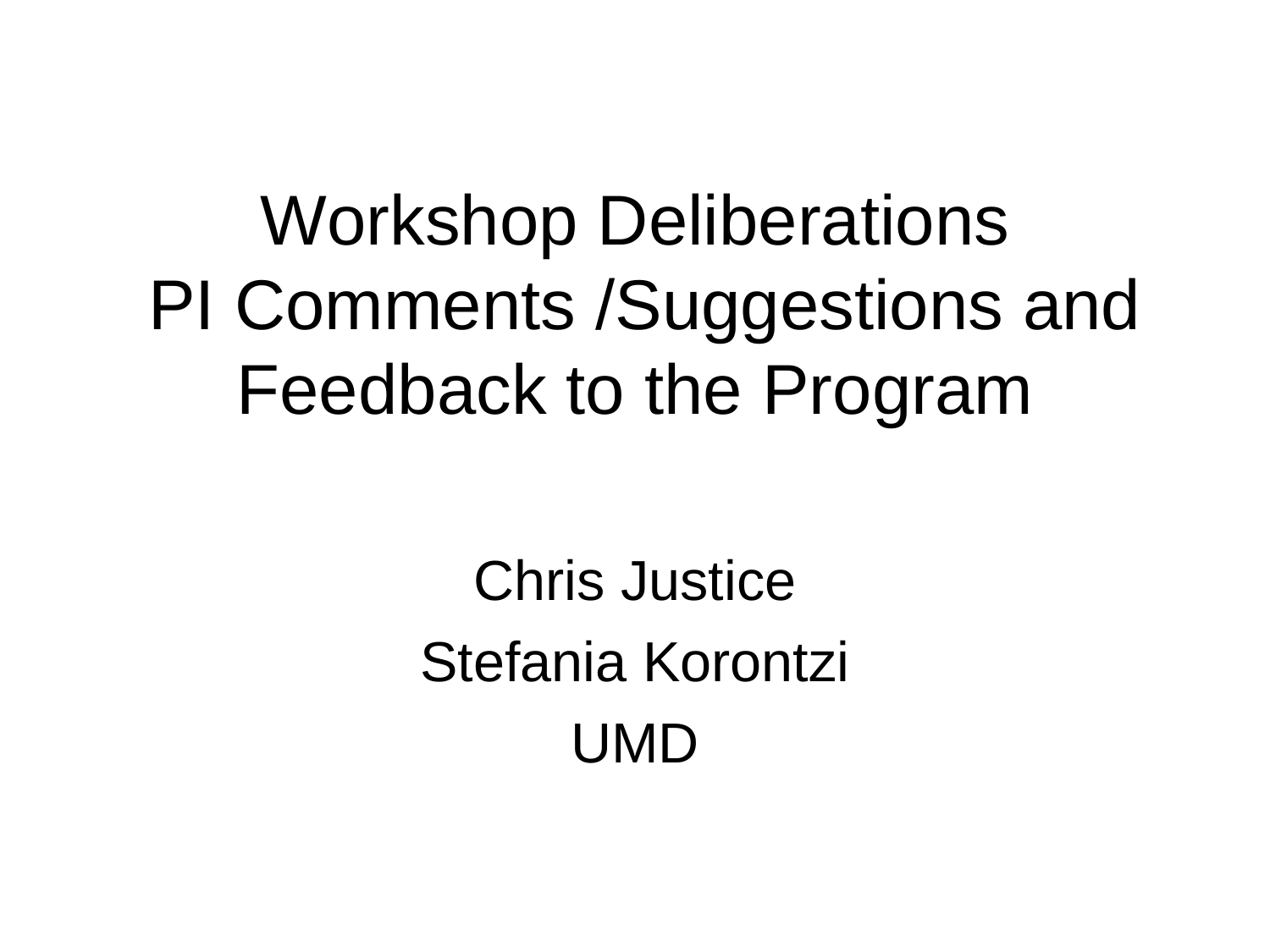# **Topics**

- LCLUC Science
- Strengthening Human Dimensions
- Data and observations
- LCLUC Projects
- ROSES
- Outreach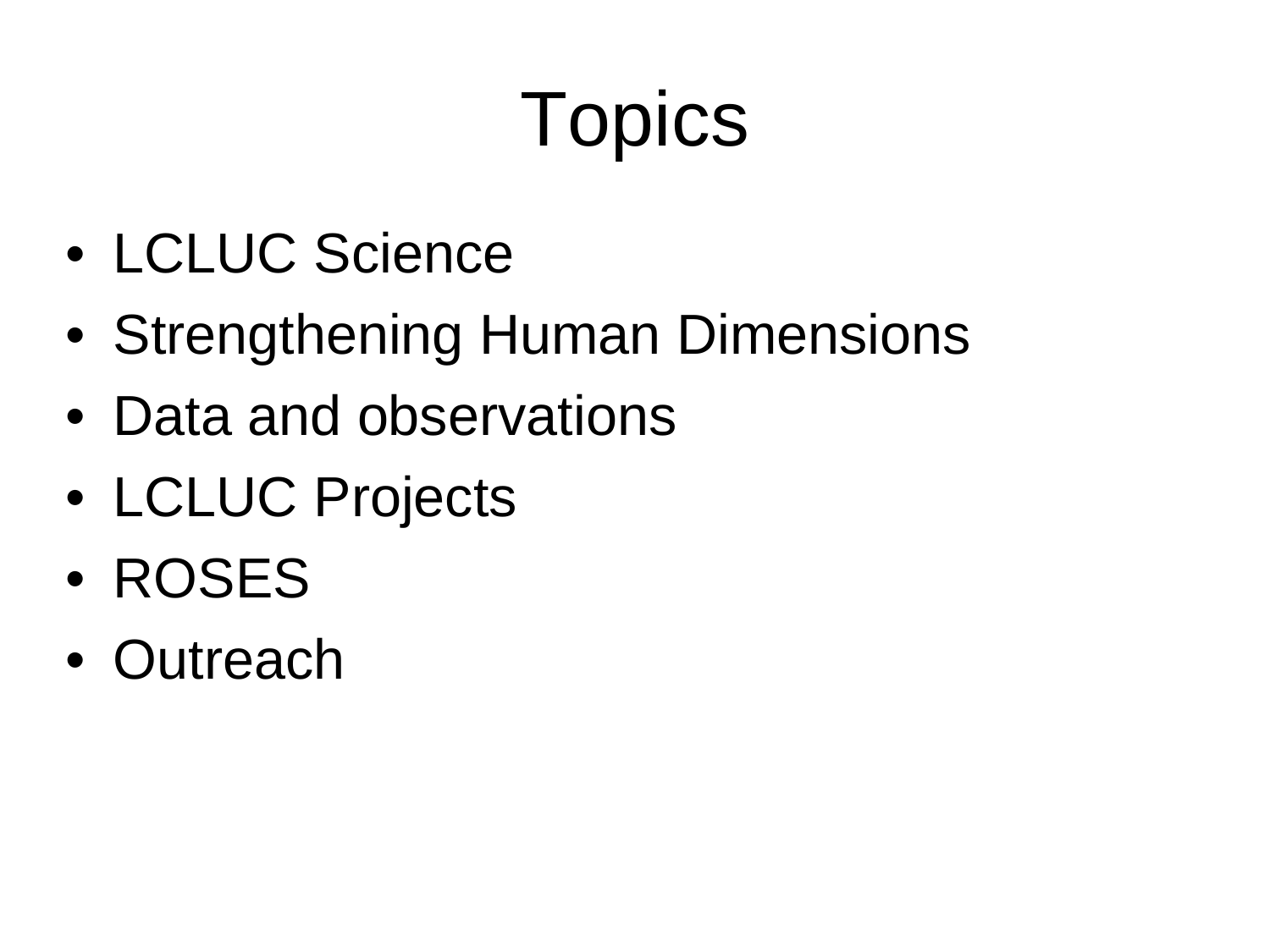### 3 Aspects to the LCLUC Program

- Integrative science
- LCLUC Data sets and initiatives
- International science cooperation\*
- \* Int. Program support plus new initiative to leverage large international projects

### Growing the program through leverage

- IDS
- **Data**
- Education

**Drivers/Forcing Impacts/Consequences Projections / Modeling / Feedback**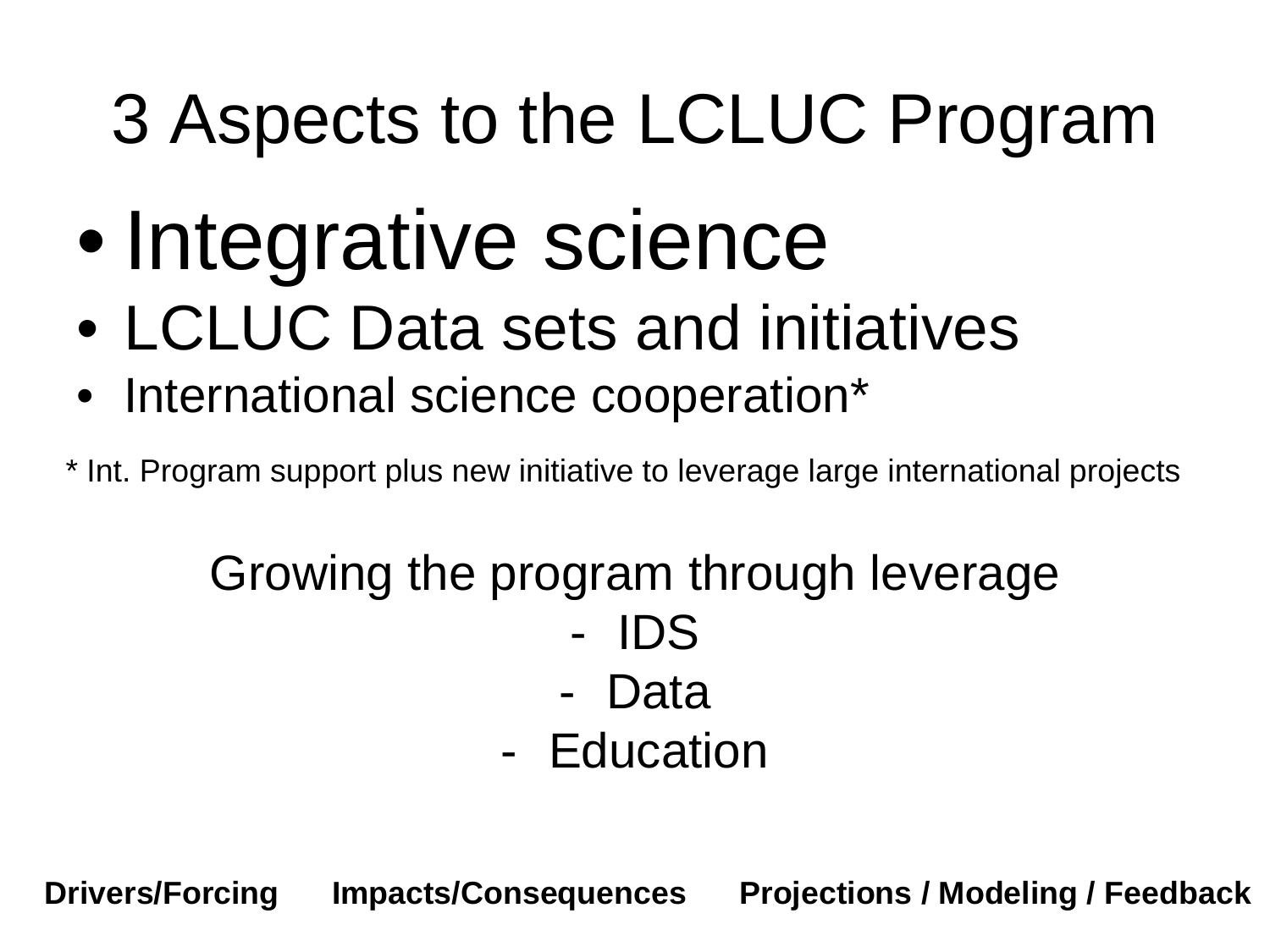### **Ongoing Projects and Research Announcements**

#### **Sequencing**

- **Water Cycle (Completed or No cost ext.)**
- **Carbon Cycle/LCLUC projects (mid-term)**
- **Impacts on Climate Change (mid–term)**
- **GLS LCLUC Products projects (final year of 2)**
- **LCLUC Projections (mid-term) – Next DC ST**
- *EOS and MEASURES (mid-term) – Assigned to LCLUC*
- **Recent selections** 
	- **Climate impact on land use, adaptation (9 projects)**
	- **Small contributions to non-NASA ongoing international projects under NEESPI and MAIRS programs (9 projects)**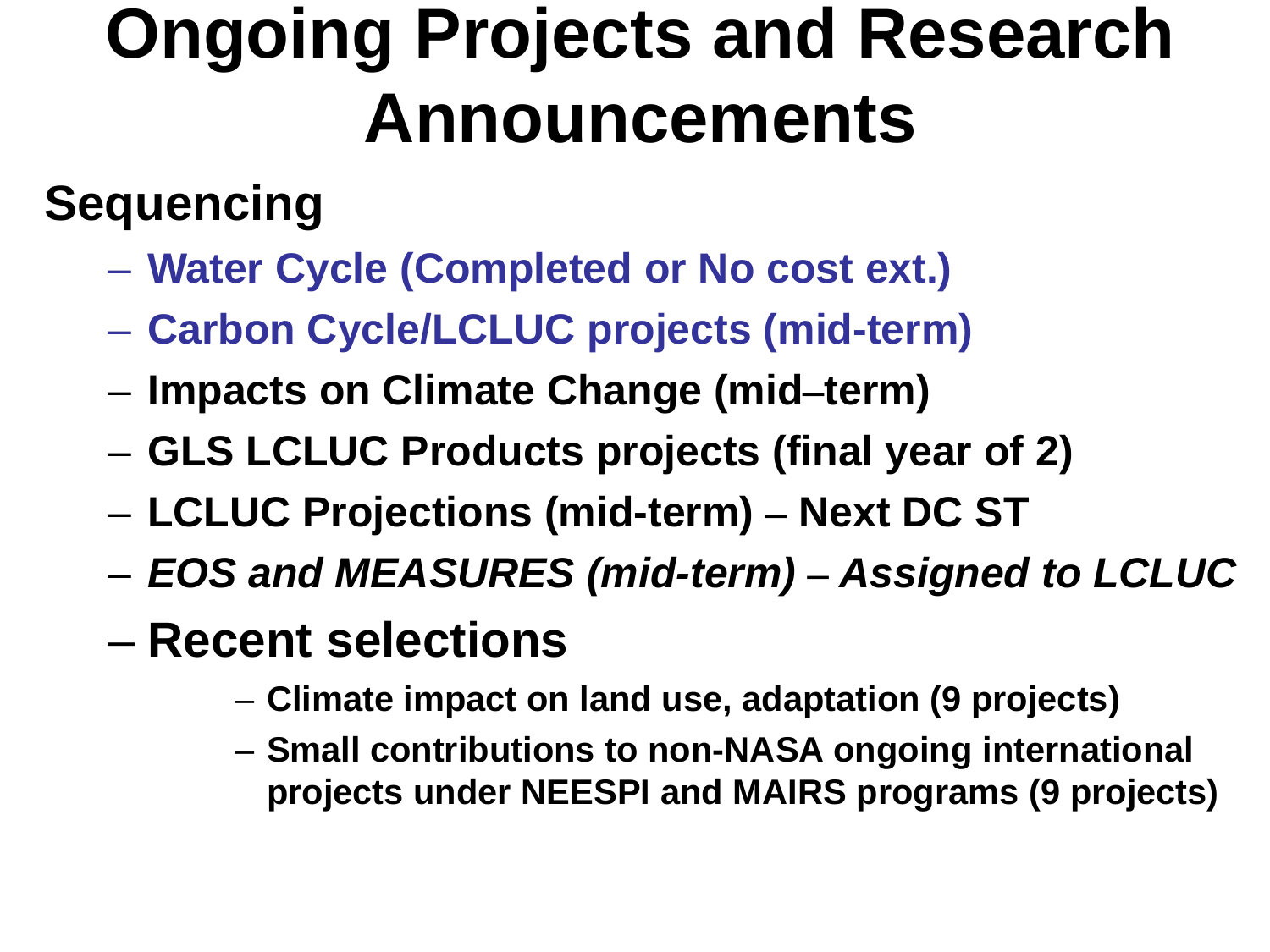### Environmental Impacts of LCLUC

- The program has demonstrated that in the past decades rapid and significant changes in the LCLU have occurred at local to regional scales with significant impacts on the physical environment and humans
- Examples Shown At This Meeting
	- Hydrological Changes in the Mountain systems and Agricultural sector in Central Asia, impacts of mining on flooding, responses to fires depending on fire size, changes in C. Asia Atmospheric - Agricultural land use transformations with different burning patterns impacting aerosol emissions in southeast Asia
	- Urbanization in semiarid regions-Opposite impacts on the carbon cycle depending on the proportions of surrounding land cover types
	- $-$  Land Abandonment impact on biodiversity  $+$ /-
- Land Use Modeling in LBA ( Projections topic for Next ST )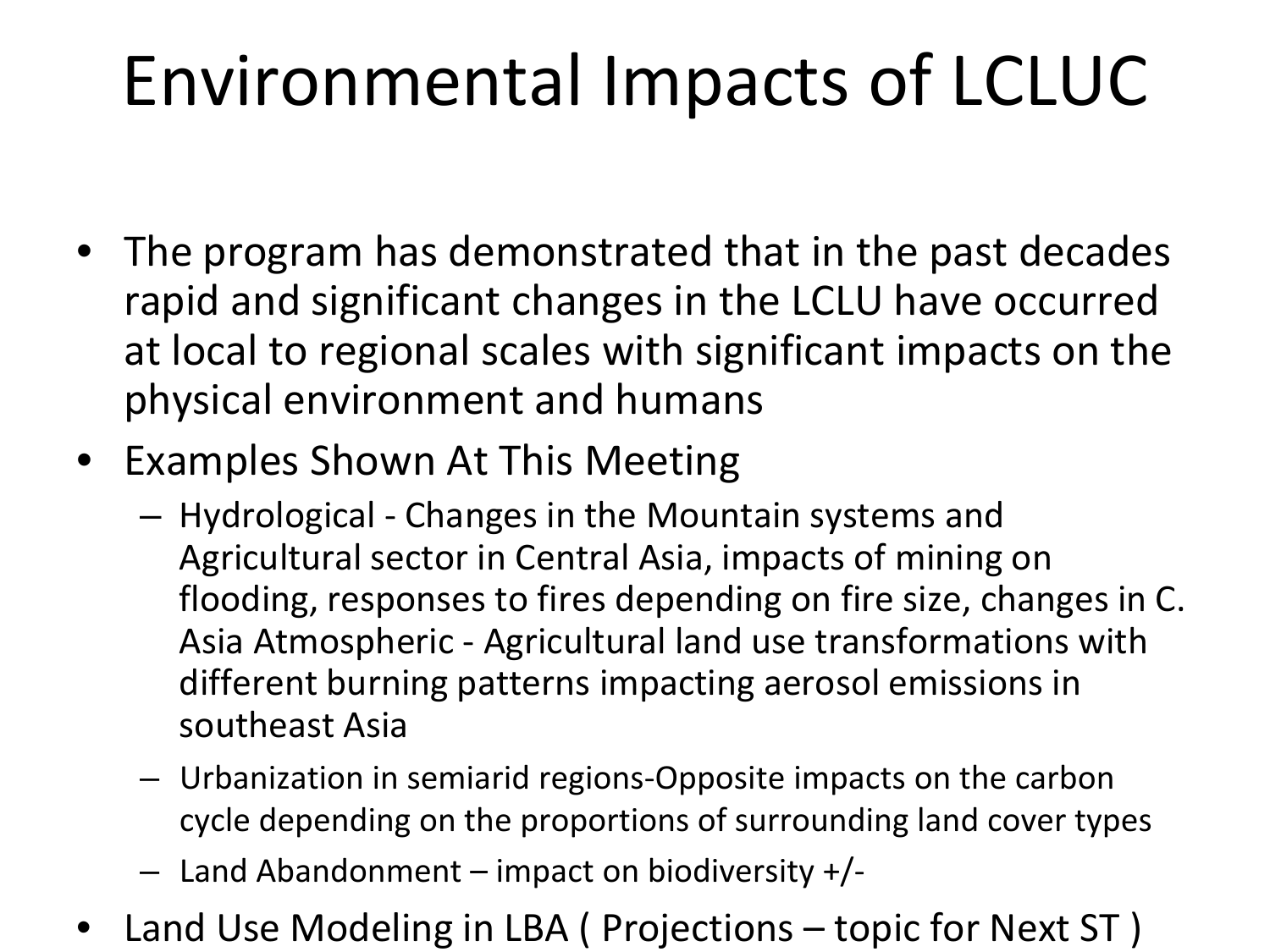## LCLUC Science

- Climate Change will remain front and center
	- Adaptation and Mitigation coming (is here)
	- REDD is the current buzz
- The absence of general rules from process case studies (emphasis on process rather than place)

– Revisit Case Study Syntheses ?

- Have yet to address LCLUC impacts on Social Systems too much of a reach at this time?
- Attention to role of Institutions in LCC important in some LU Systems
- Policy Impacts on LCLUC *How about a Case Study Synthesis Workshop and Special Edition / Book – conceptual framework – BUT …..*
- How the LCLUC community should address Vulnerability/Resilience/Sustainable LU/Land Architecture – needs fleshing out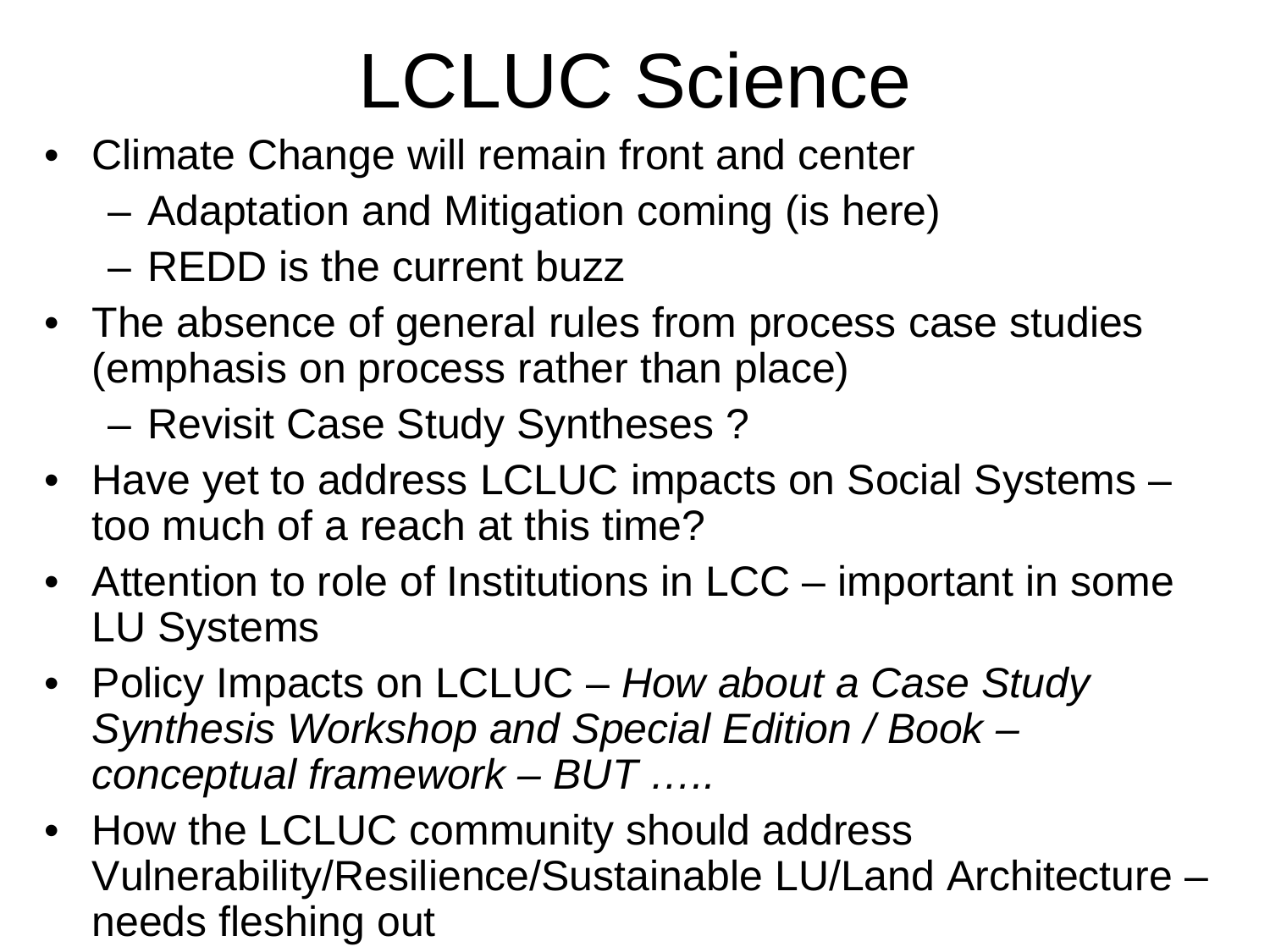## Regional Foci

- Some US Projects always included
- LCLUC Regional Emphases to date
	- Humid Tropics inc. the LBA Surge
	- Northern Eurasia NEESPI Boreal IPY
	- Northern Eurasia NEESPI drylands
	- Monsoon Asia MAIRS
- Being considered:
- South Asia
- South America non Amazon?
- Mountain Systems ?

Can we in future target hot spots of recent LCLUC or areas projected to change - a new global initiative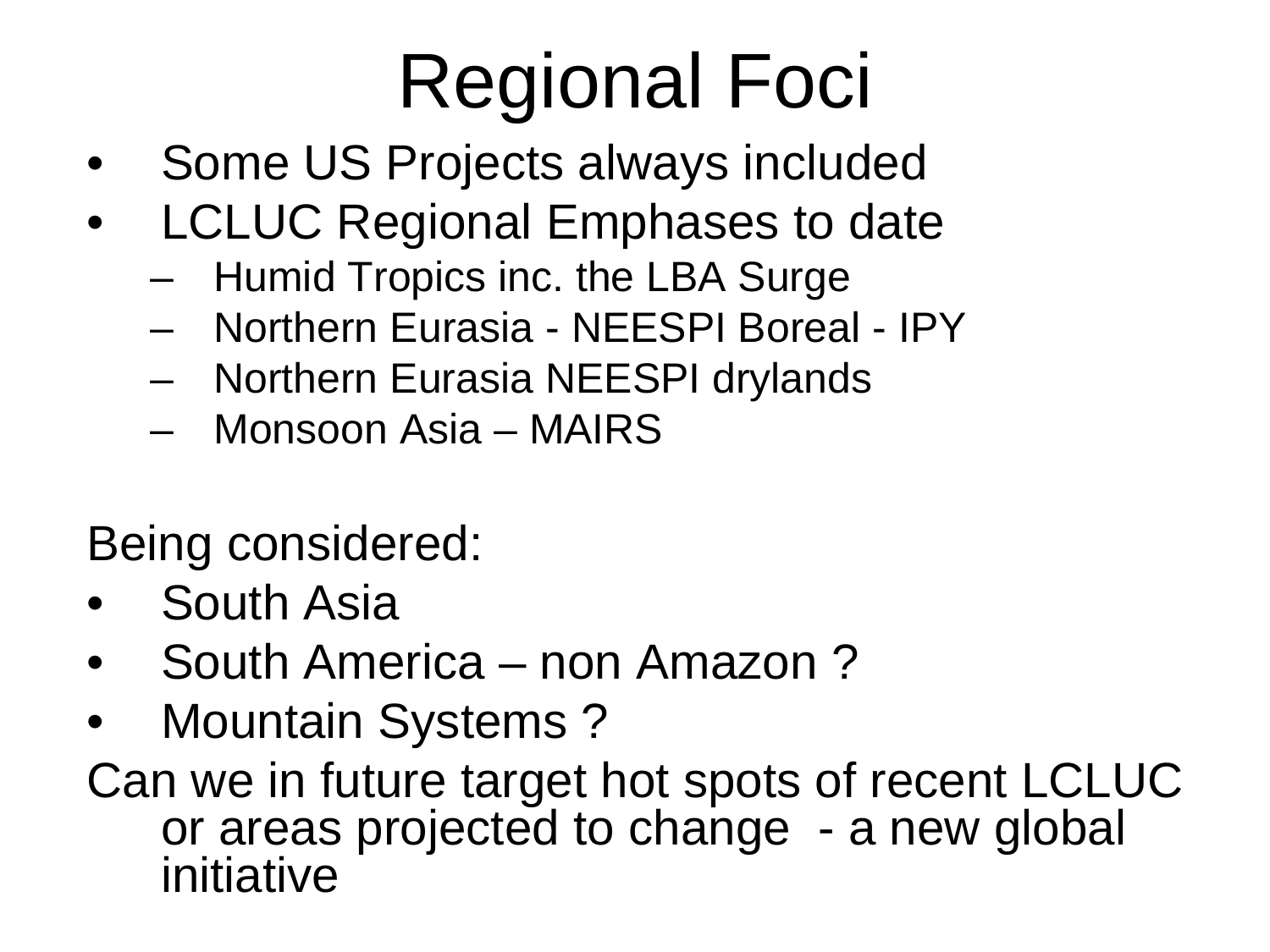### The Human Dimensions

•Human dimension's role has been diminished in the LCLUC program and needs to be invigorated

•Partially due to 1) the difficulty of getting teams of physical and social scientists together, 2) difference in the communities (e.g., approaches used, terminology)

•The **HD aspect of the research question needs to be integral** (rather than an appendage "to be responsive we need to find a social scientist !" )

•We need to fund 'excellent and very good' proposals with a well defined problem, good scientific method, reasonable chance of achieving the stated objectives – review panels usually reach consensus

•Successful examples of projects with integration of the physical and human components have been achieved in LBA

– HD scientists with regional expertise may not be easily transported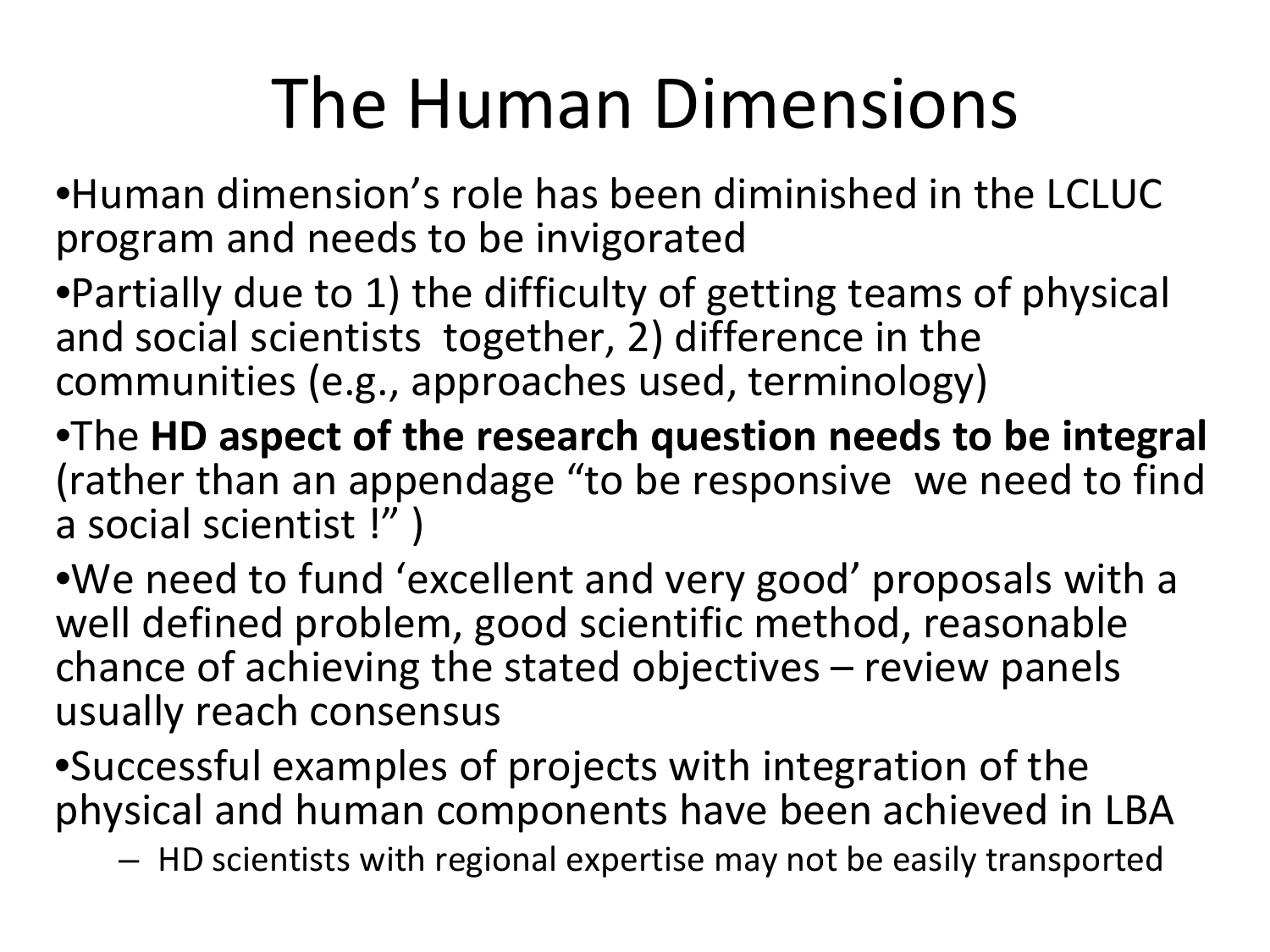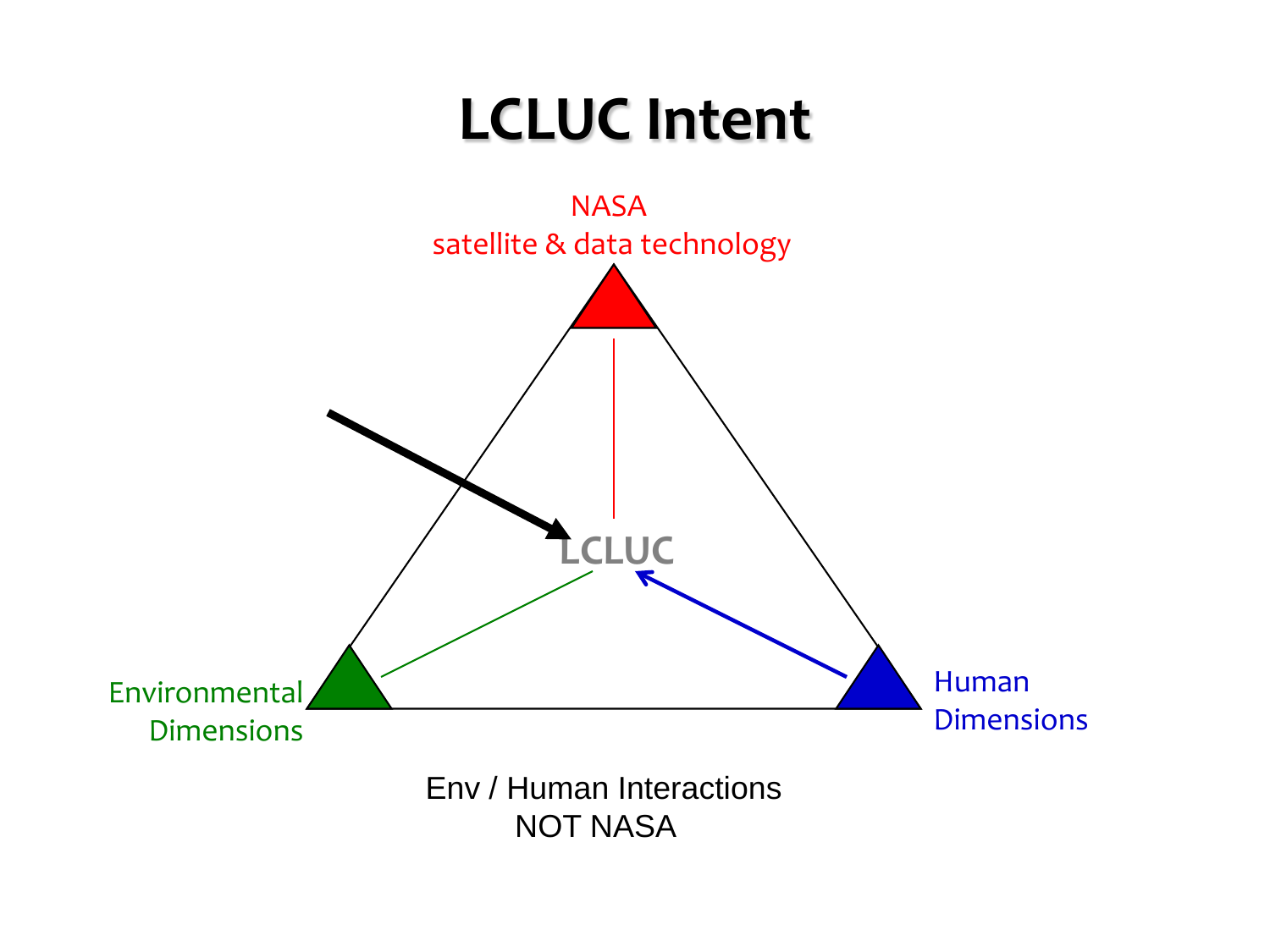### Calls are Perhaps Over Constrained?



All for under \$300k pa – to be completed in 3-4 years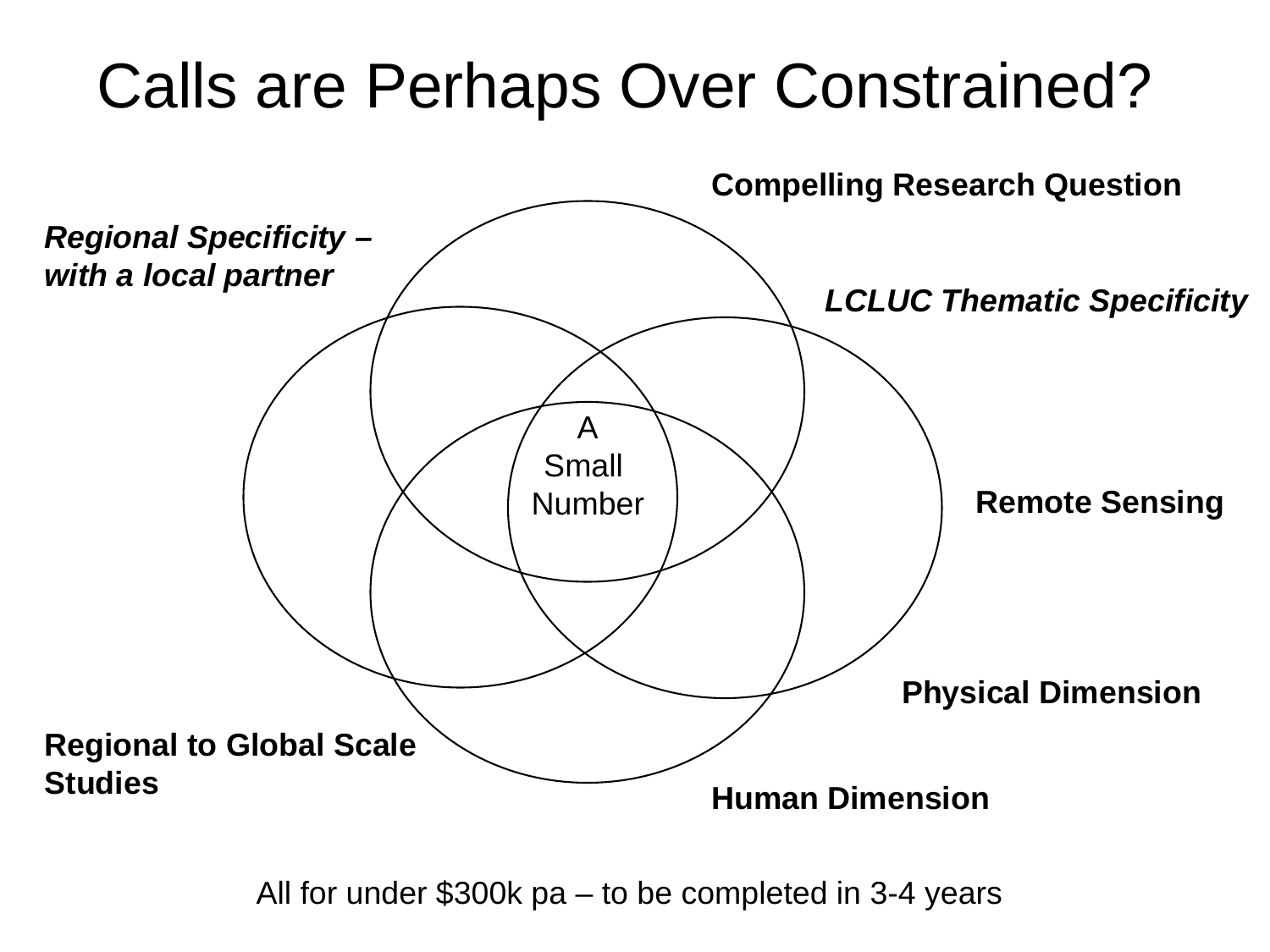### Strengthening Human Dimensions of LCLUC

- Highly desirable at this time for NASA in step with US CCSP
	- Unique within the NASA program
- Including human dimensions makes scientific results more "tangible" to people as the societal relevance of the science is demonstrated
- Recognize that some studies better suited to address human systems
- Adding another layer of uncertainty
- Good if we could have social scientists looking for a good RS person – will take time
	- Issue of scale
	- THIS COULD BE A TARGET FOR TEAM BUILDING MONIES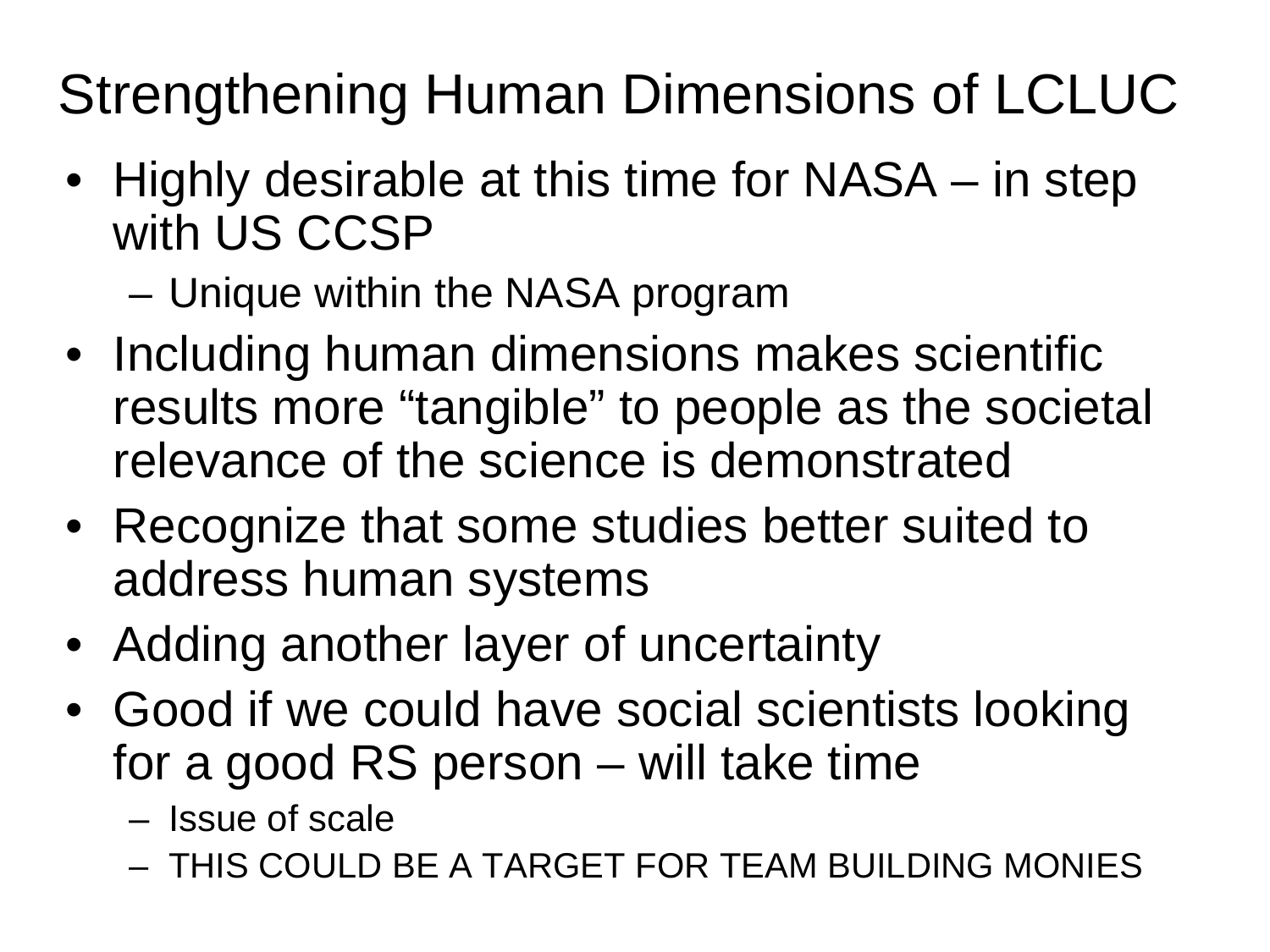Improving Quantity and Quality of Human Dimensions of LCLUC

- Suggestions:
	- Help build the community capacity to respond
		- Outreach on LCLUC HD at major national meetings e.g. AAG Panel
	- Changing community perceptions (the program doesn't ……)
	- Careful attention to and calibration of the panel reviewers
	- A Quota System (% of the program)
	- 1 yr funding for proposal team development?
	- Increase # of HD Graduate Fellowships / NIPS – have some integrated (social science) reviewers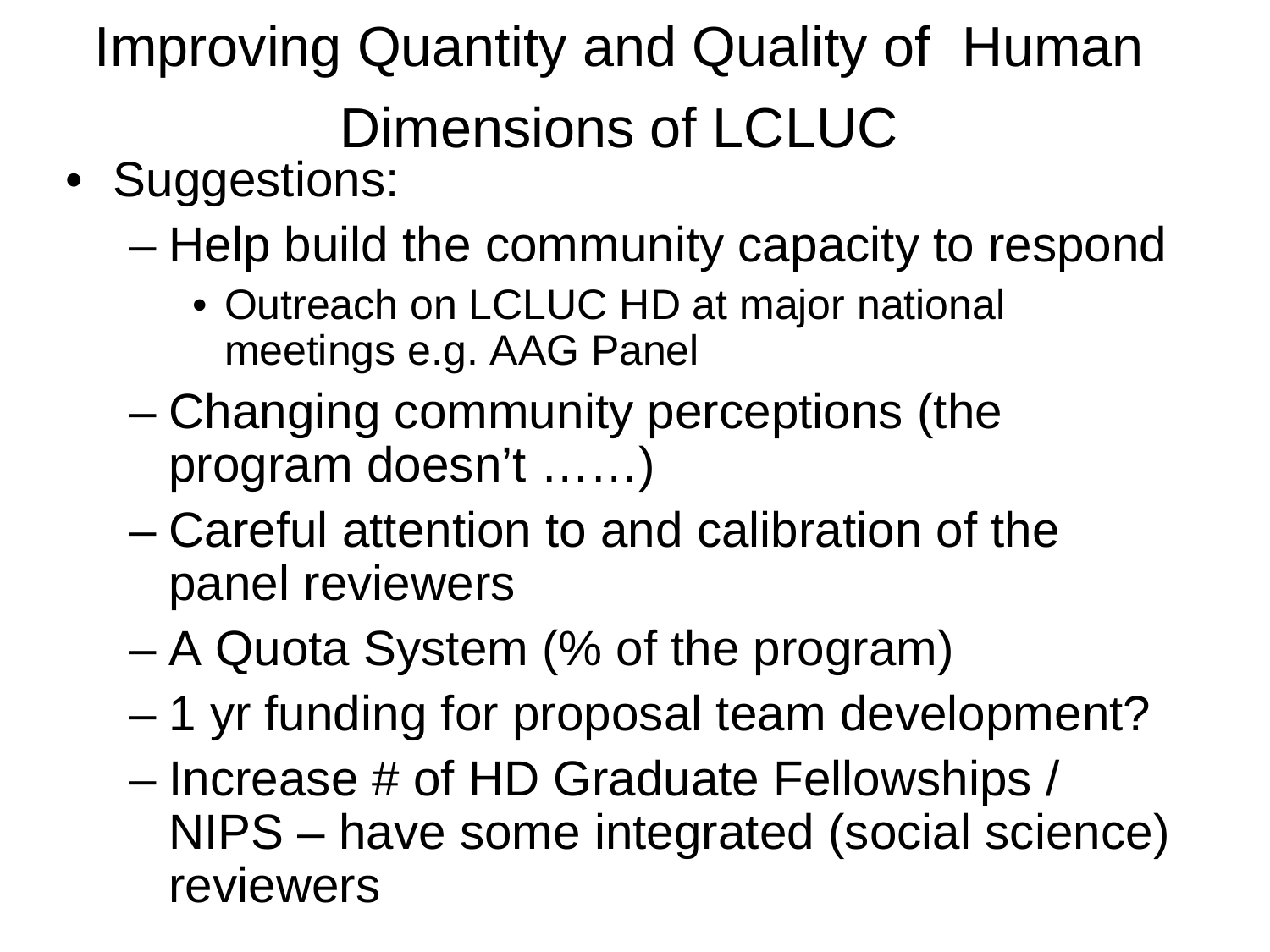### Expanding HD Topical Themes

#### • **Climate change, LU & HD**

- Link HD processes and LULUC as a driver of or mitigation strategy & adaptation to CC
- Already an issue in ULTERs and international agendas (e.g., REDD)
- Research questions (examples):
	- How does climate change, and its perception at the farm gate, affect property rights?
	- As cropping zones migrate poleward, how can flexible systems of land uses be designed to migrate with changing conditions?
	- What are the social and institutional dimensions that facilitate or impede such adjustments to climate change?
- **Global urbanization demands attention to urban problems-issues**
	- Emissions, pollution, disease-health, and population movement across the urban and peri-urban landscape
- **Global economy and protocols-accords (macro-structures) affect local- regional land systems, often with unknown time lags**
	- Global commodity prices, REDD, cap and trade, certification programs
- **Understanding** *adaptation* **of land systems to climate & environment change**
	- Institutions facilitating-inhibiting adaptations, environmental justice
	- Feedbacks between adaptations and environmental change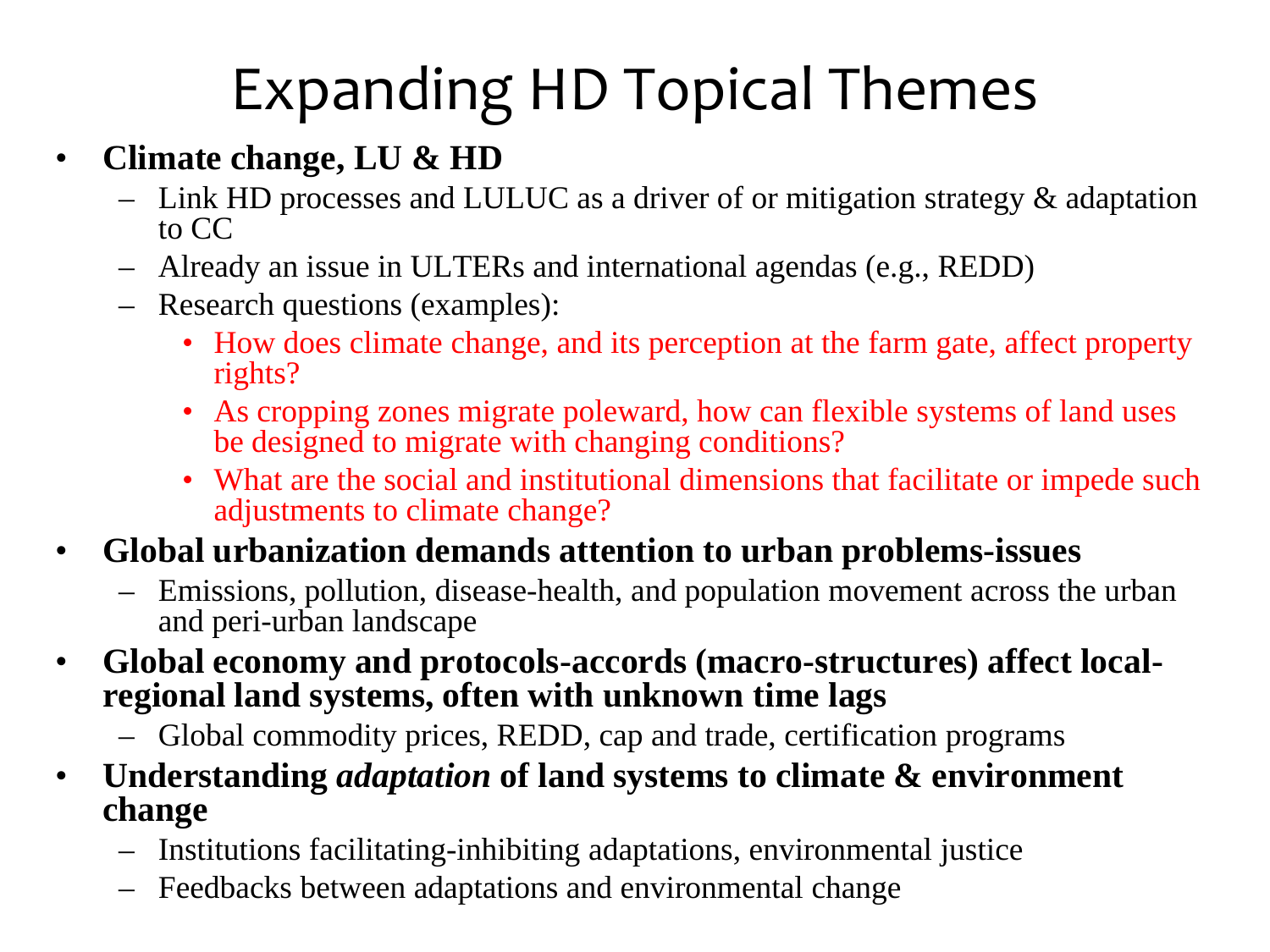#### **LCLUC Observation Requirements and Priorities**

- Assessment and prioritization of ECVs –work in progress-input required
- LPV playing an important role in setting international standards for ECV validation
- MODIS product continuity by VIIRS what is needed by the community (Montana Workshop)
- Dynamic Land Water Mask needed
- High resolution optical data 1-3m and radar data are needed for LCLUC research -possibility of NASA data buy negotiations (Prism, Japan)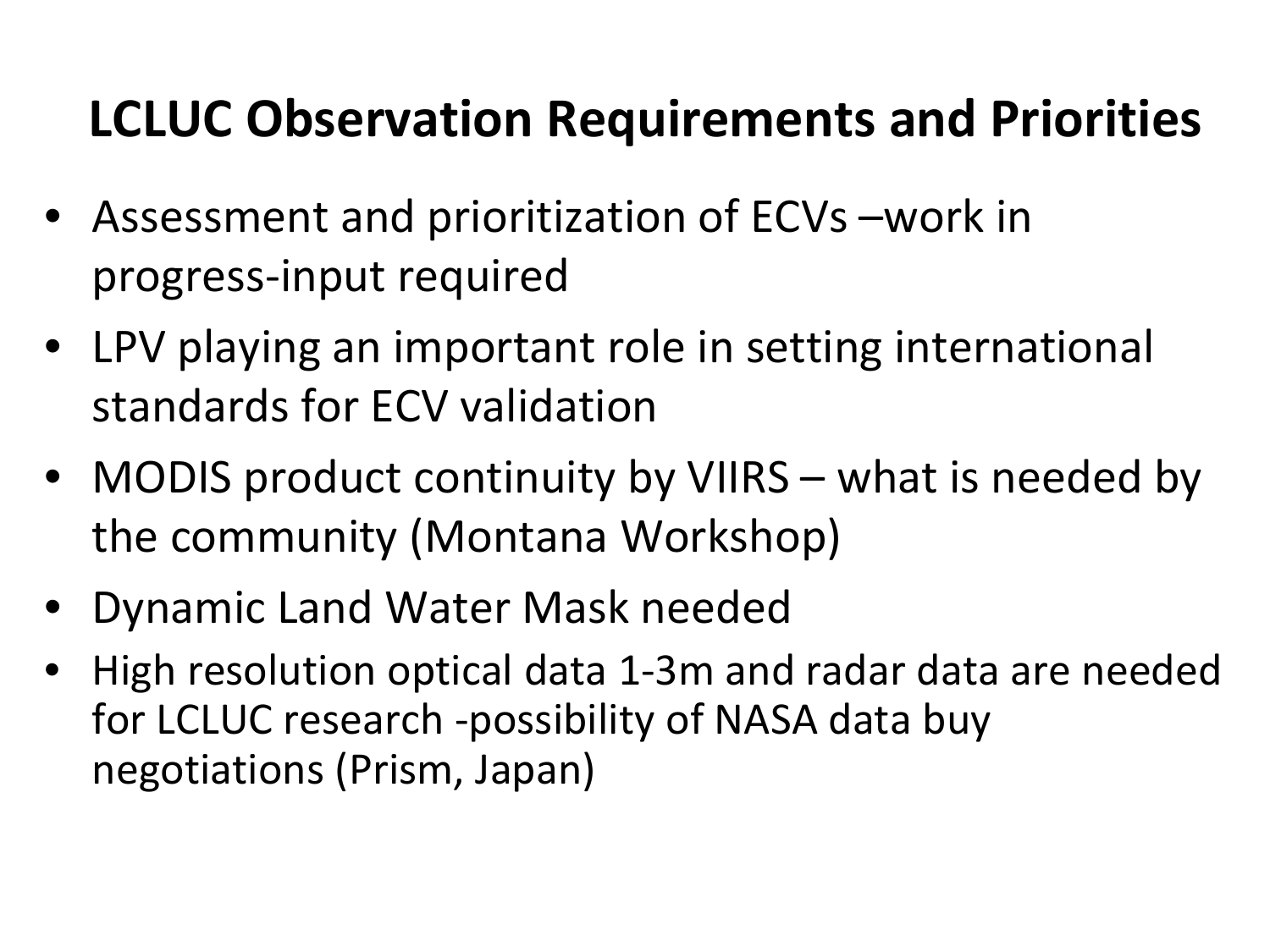#### **LCLUC Observation Requirements and Priorities**

- Proceeding with GLS 2010 w. USGS international partners
- Does LSI have enough momentum?
- Continued to develop high impact derived regional to global products from the GLS data
	- Forest cover
	- Urban expansion
	- Agricultural change
	- Others
- Can some high impact IPCC data sets be developed forest cover change etc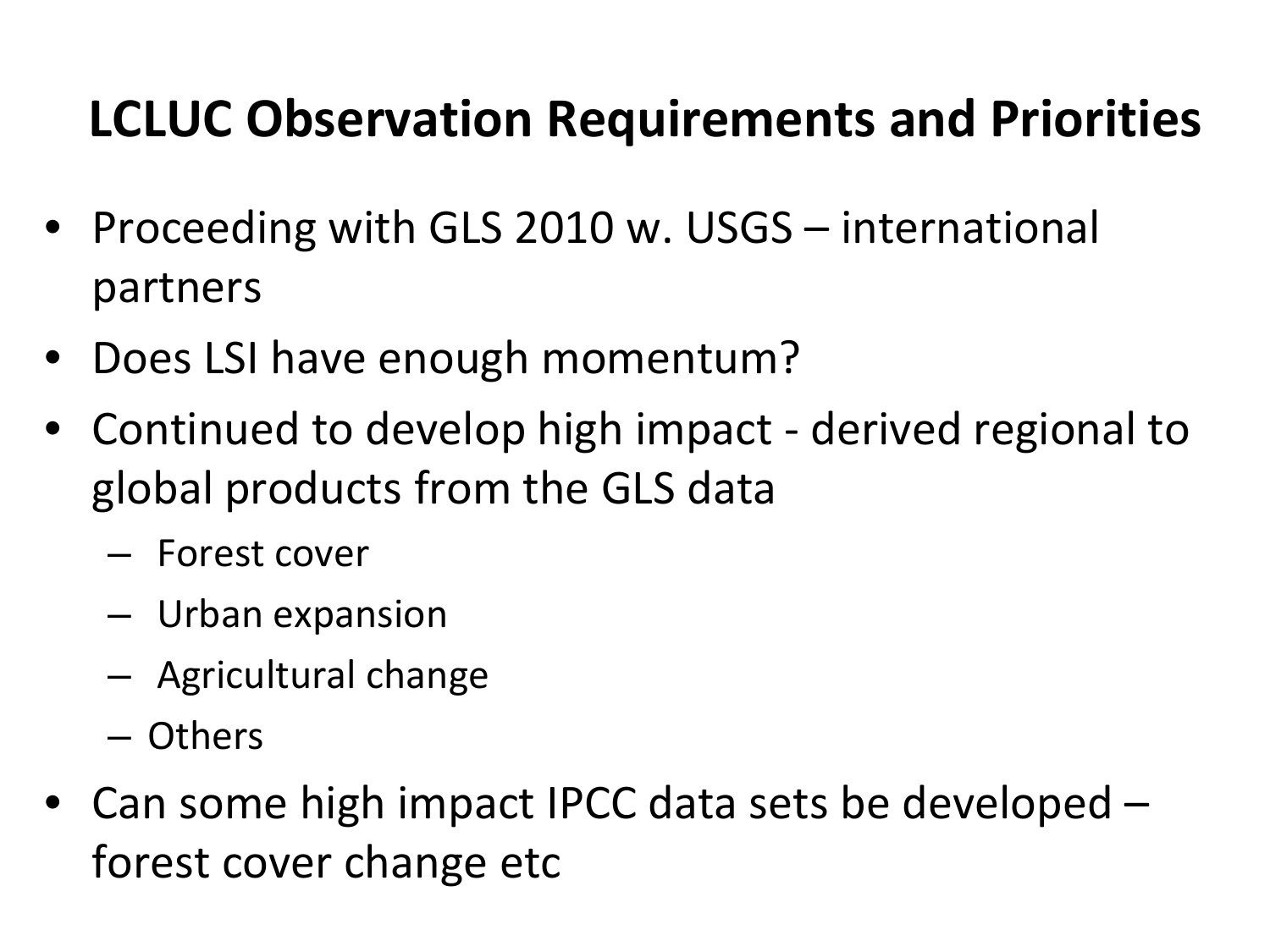### Landsat Class Continuity

- Landsat observations are critical for LCLUC climate studies
- Free availability of Landsat data has increased its utilization rapidly
- Need to prioritize which Landsat data we need from international receiving stations
- LDCM 2012 USGS/NASA to build another OLI ASAP
- Need for sustained observations-NASA lacks an overarching strategy on how to deal with this needemphasis on new technologies
- Continuity of observations can be "packaged" with the additional observation capabilities the community needs  $\mathbf{A}$   $\mathbf{A}$   $\mathbf{A}$   $\mathbf{A}$   $\mathbf{A}$   $\mathbf{A}$   $\mathbf{A}$   $\mathbf{A}$   $\mathbf{A}$   $\mathbf{A}$   $\mathbf{A}$   $\mathbf{A}$   $\mathbf{A}$   $\mathbf{A}$   $\mathbf{A}$   $\mathbf{A}$   $\mathbf{A}$   $\mathbf{A}$   $\mathbf{A}$   $\mathbf{A}$   $\mathbf{A}$   $\mathbf{A}$   $\mathbf{A}$   $\mathbf{A}$   $\mathbf{$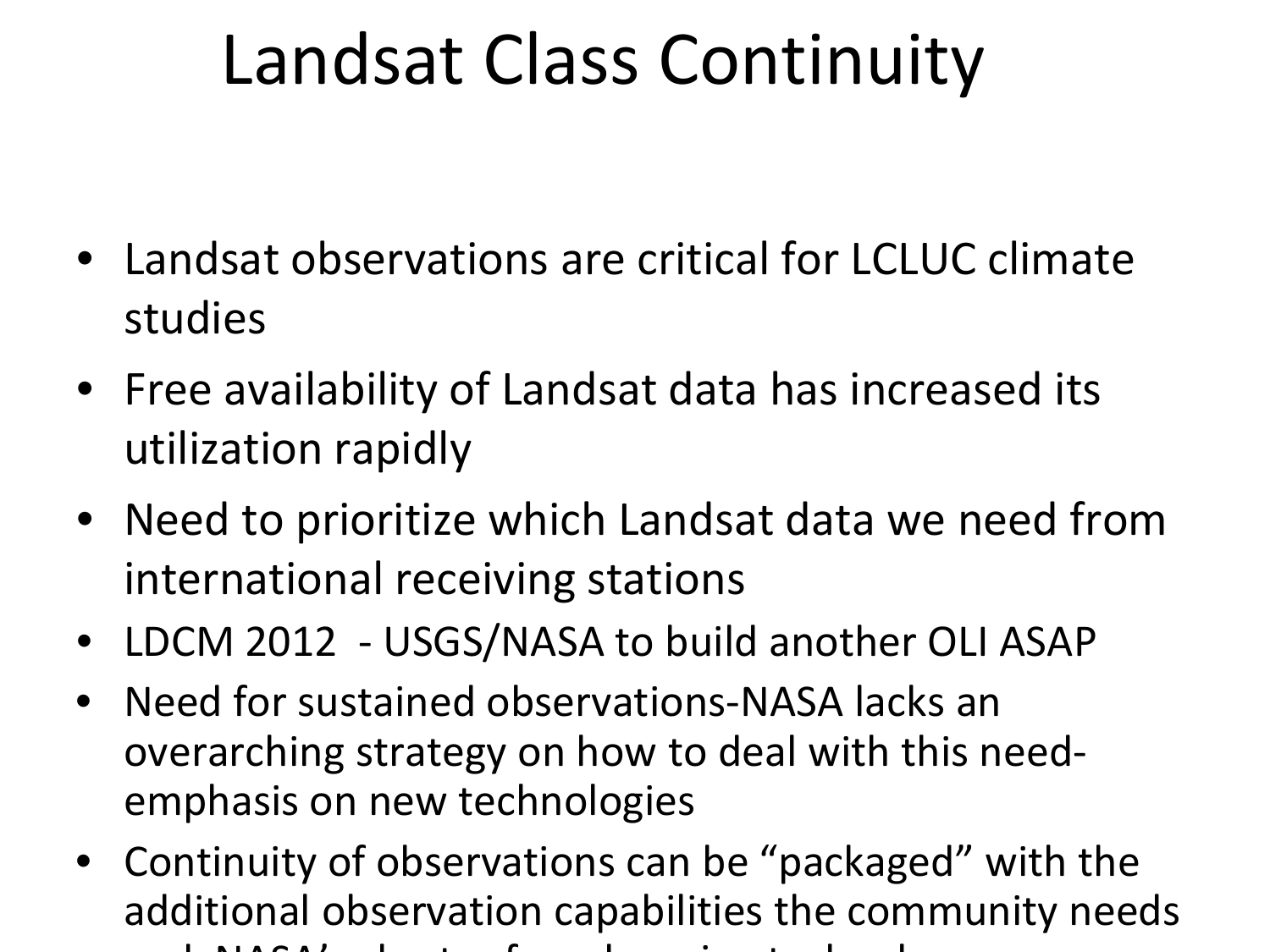### Data and Observations

- Data exchange, open sharing of data at the international level is problematic and needs to be negotiated by NASA at higher levels. ESA especially
- How will the Decadal Survey Missions serve the LCLUC Science
	- LCLUC Scientists need to position themselves for the decadal survey missions/funding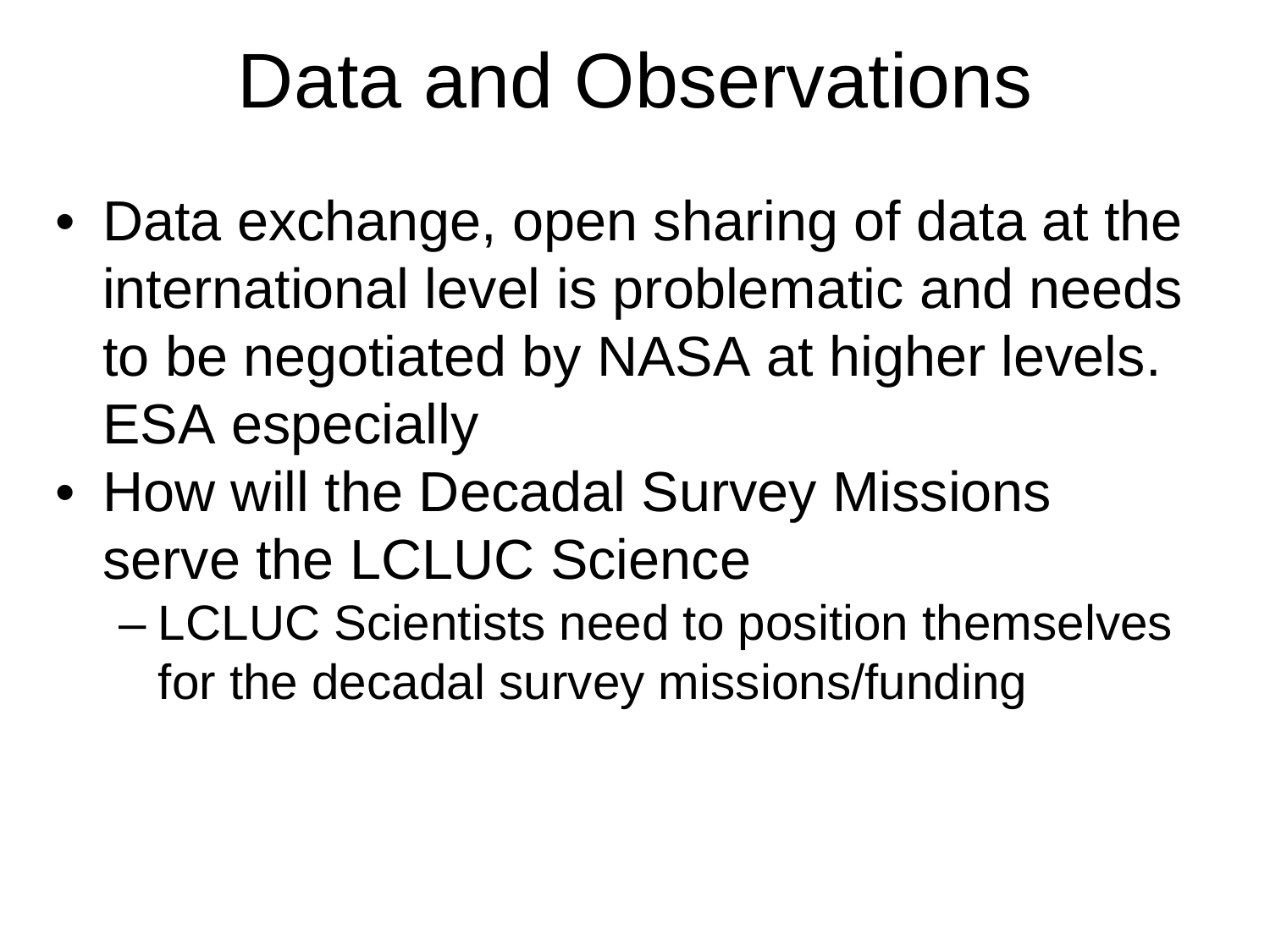## ROSES LCLUC Dilemma

- We need a contented community reasonable success rate (good proposals take time to write)
- Broad calls give large response 200+ proposals unwieldy to review
- Specific calls a smaller community can respond, more unresponsive proposals, problem with quality of proposals
- Step 1 (screening) > Step 2 Process Helps
- Letter reviews help cover the topic areas
- "Why not fund excellent proposals which are responsive to the LCLUC program objectives, regardless of the specific call?"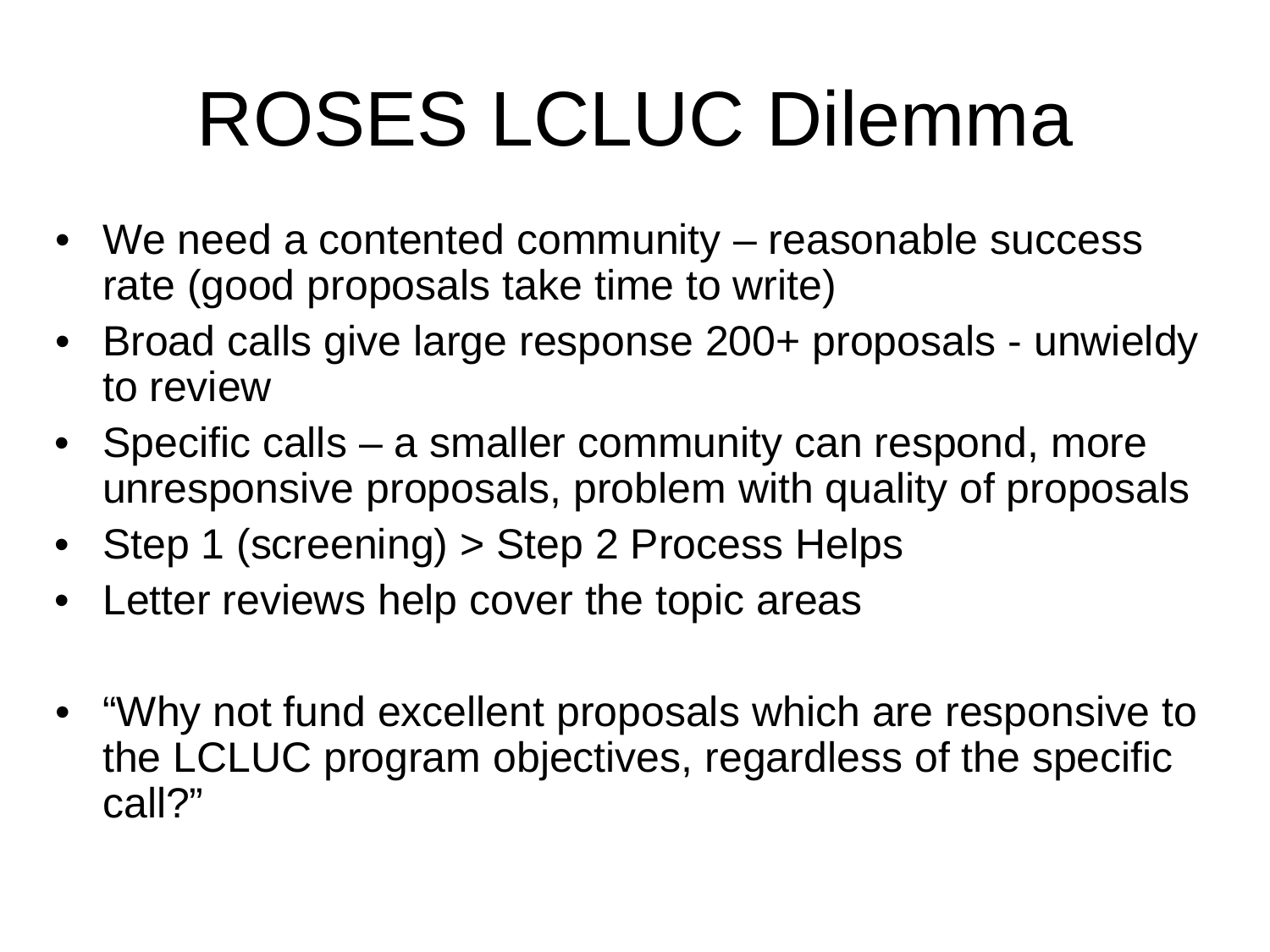### Roses LCLUC

- Can the calls have better continuity?
	- New topics each time, prevents refining proposals based on feedback - proposals re-submitted to other funding agencies
- Terminology is important
	- Review of wording of the NRA's (by those already funded)
- The community is not always ready to respond to new areas of research e.g. Adaptation – takes time to understand the 'agencies' perspectives and retool
- Can LCLUC be more centrally positioned in the IDS Calls – as it is already interdisciplinary?
	- For example have the coupled and integrated model development funded by IDS (involving good LCLUC PI's)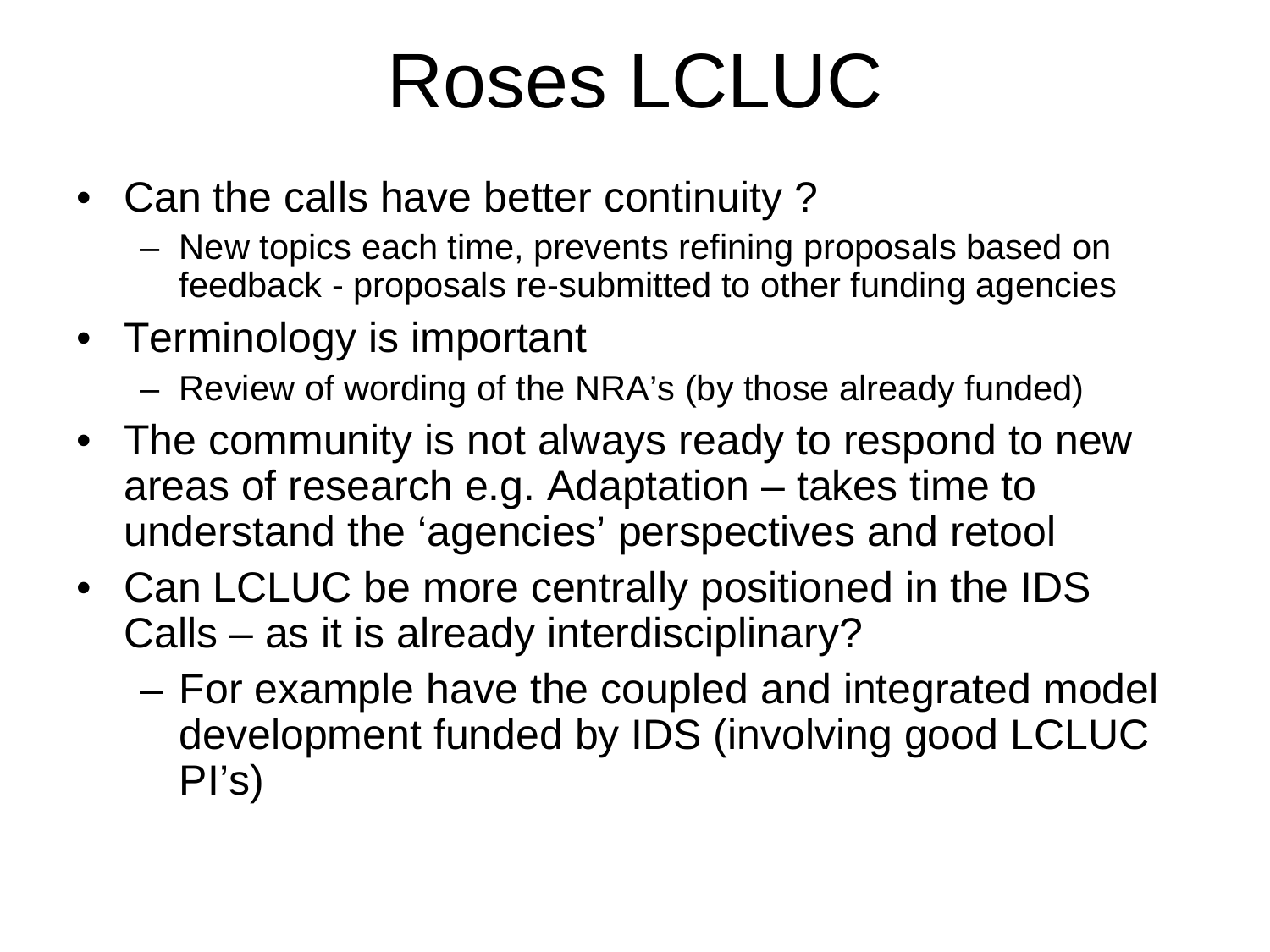## LCLUC Projects

- Program Outreach Efforts Web Site / Brochure
	- Copies of Brochure available on request
	- New Brochures will be developed with a 3 year cycle
	- Showcasing your research
- Demonstrating the societal relevance of the research
	- Possibility of 1 yr extension funding to work up the results in terms of societal relevance ? – Links to NASA Applications TBD
- Need for PI's to promote their data (broken record!)
	- Land Portal / links to PI Web Sites
- Some PI's are surprisingly non-responsive
	- Graduate students to the rescue
- **Need for more consistent reporting of achievements** 
	- **fill in new data base ( the funding stick !)**
	- **one pagers**
	- **international 'leverage' projects will be included w. care**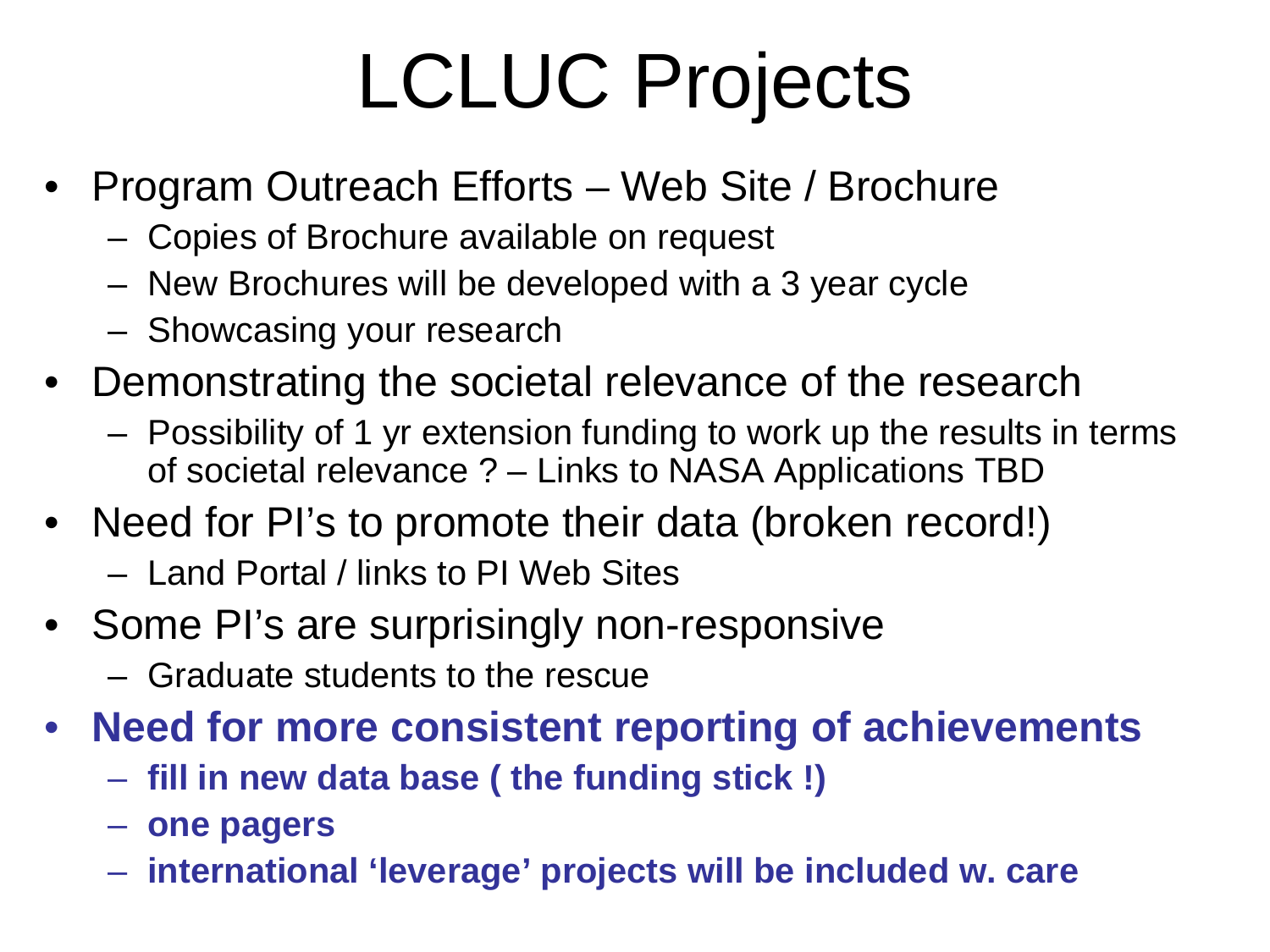### HQ Upper Level Management Perspective

- There is a need to communicate our science, rationale and significant impacts at a level comprehensive beyond the scientific community (public, administration)

- Demonstrating relevance of research to society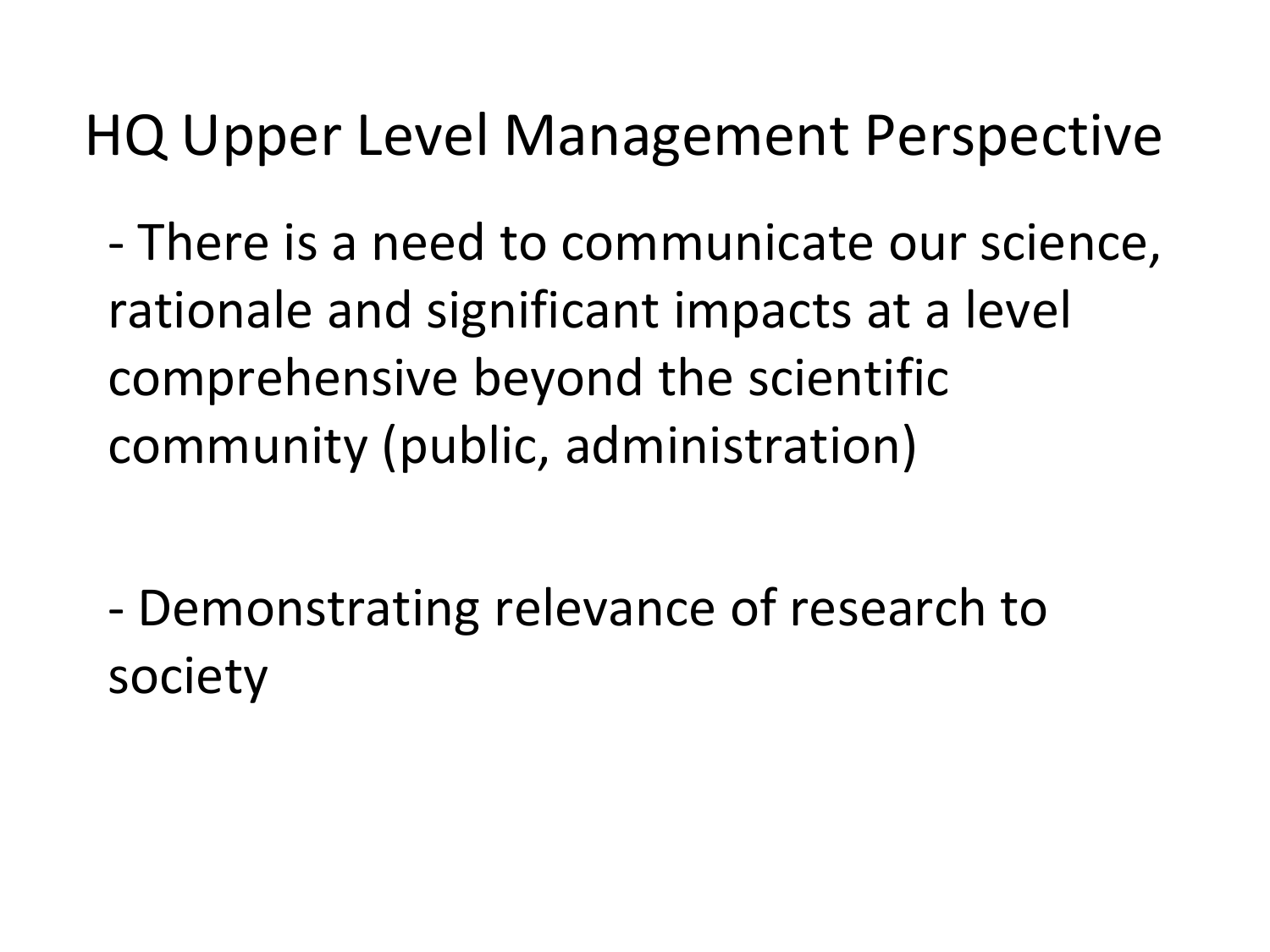### One Suggestion

- LCLUC : where have we been and where are we going workshop – Summer of 2010
	- Venue
		- Airlie House (site of the first ST Meeting)
		- Aspen Institute
		- Other

#### **ALSO NOTE UPCOMING MEETINGS**

- LCLUC and Carbon Cycle May 26 2009 (Dan Brown)
- Global Vegn Monitoring June 13-15 2009 (Steve Running)
- Others?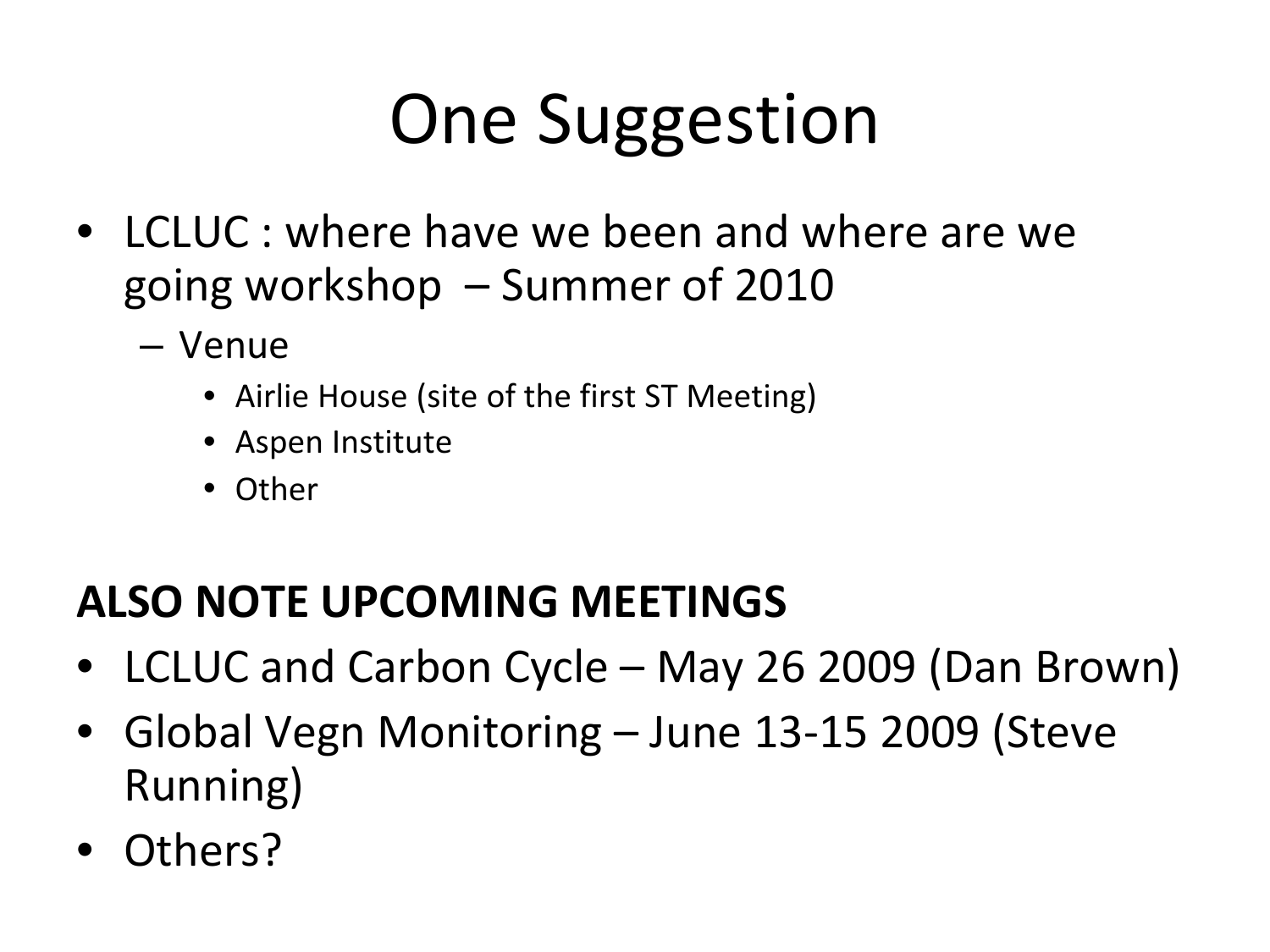### Future Plans

- Enhance social science component in LCLUC projects, especially in extra-tropical regions
- Foster GOFC-GOLD regional activities and international global initiatives: Expand to S.Asia and S.America
- Promote integration of LCLUC processes in climate models and assimilation schemes
- Synthesis of global forest cover from Landsat
- Facilitate development of land-cover/change products from the available reprocessed historical GLS datasets
- Develop GLS-2010
- Prepare LCLUC call for ROSES-2010